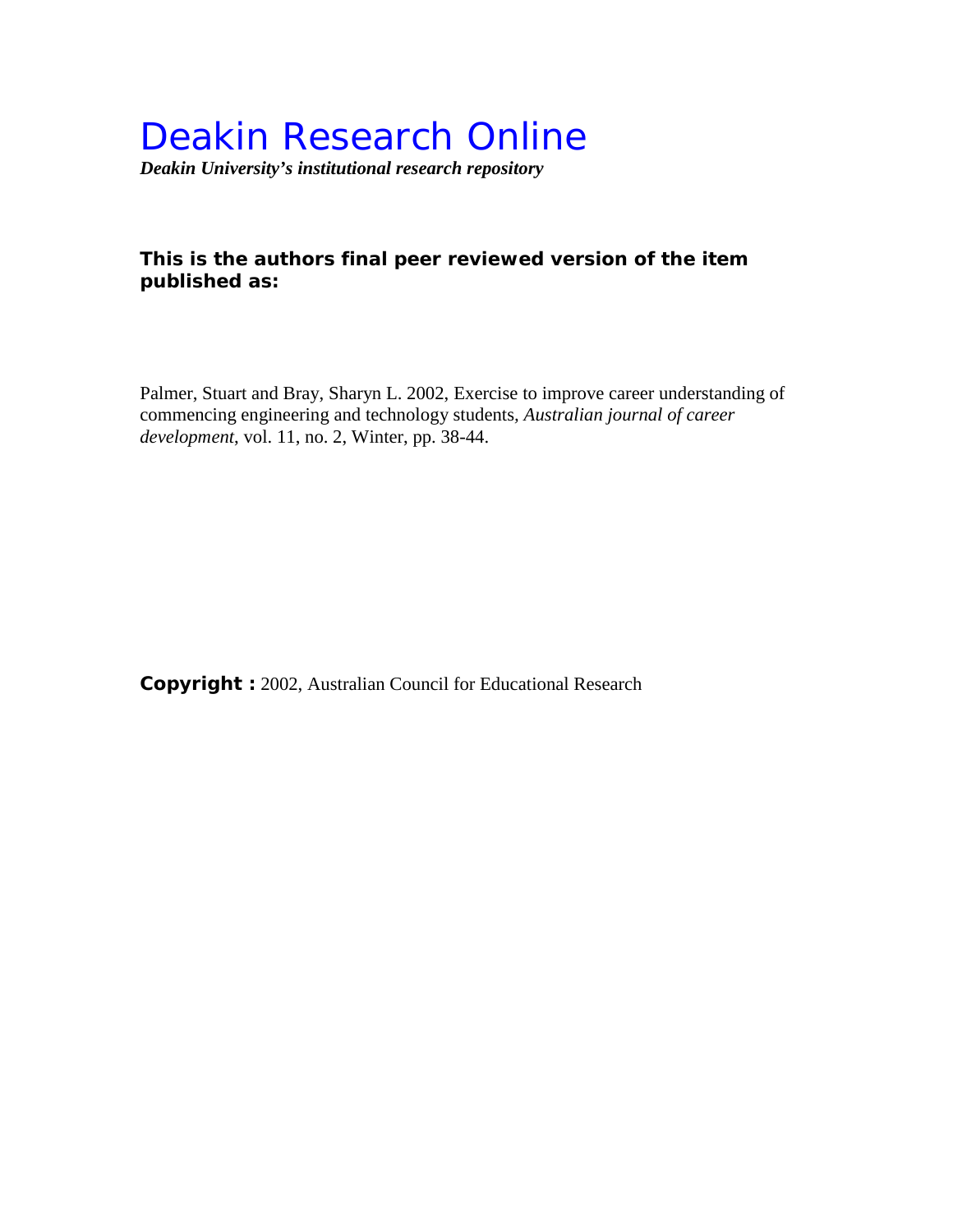# AN EXERCISE TO IMPROVE CAREER UNDERSTANDING OF COMMENCING ENGINEERING AND TECHNOLOGY **STUDENTS**

# **Stuart R. Palmer**

Senior Lecturer, School of Engineering and Technology, Deakin University, Australia

## **Sharyn L. Bray**

Research Assistant, School of Engineering and Technology, Deakin University, Australia

## **Contact details for corresponding author**

Stuart Palmer

School of Engineering and Technology

Deakin University

**GEELONG** 

VICTORIA 3217

AUSTRALIA

Phone: +613 5227 2818

Fax: +613 5227 2167

E-mail: spalm@deakin.edu.au

Manuscript submitted via e-mail on 21/2/2002.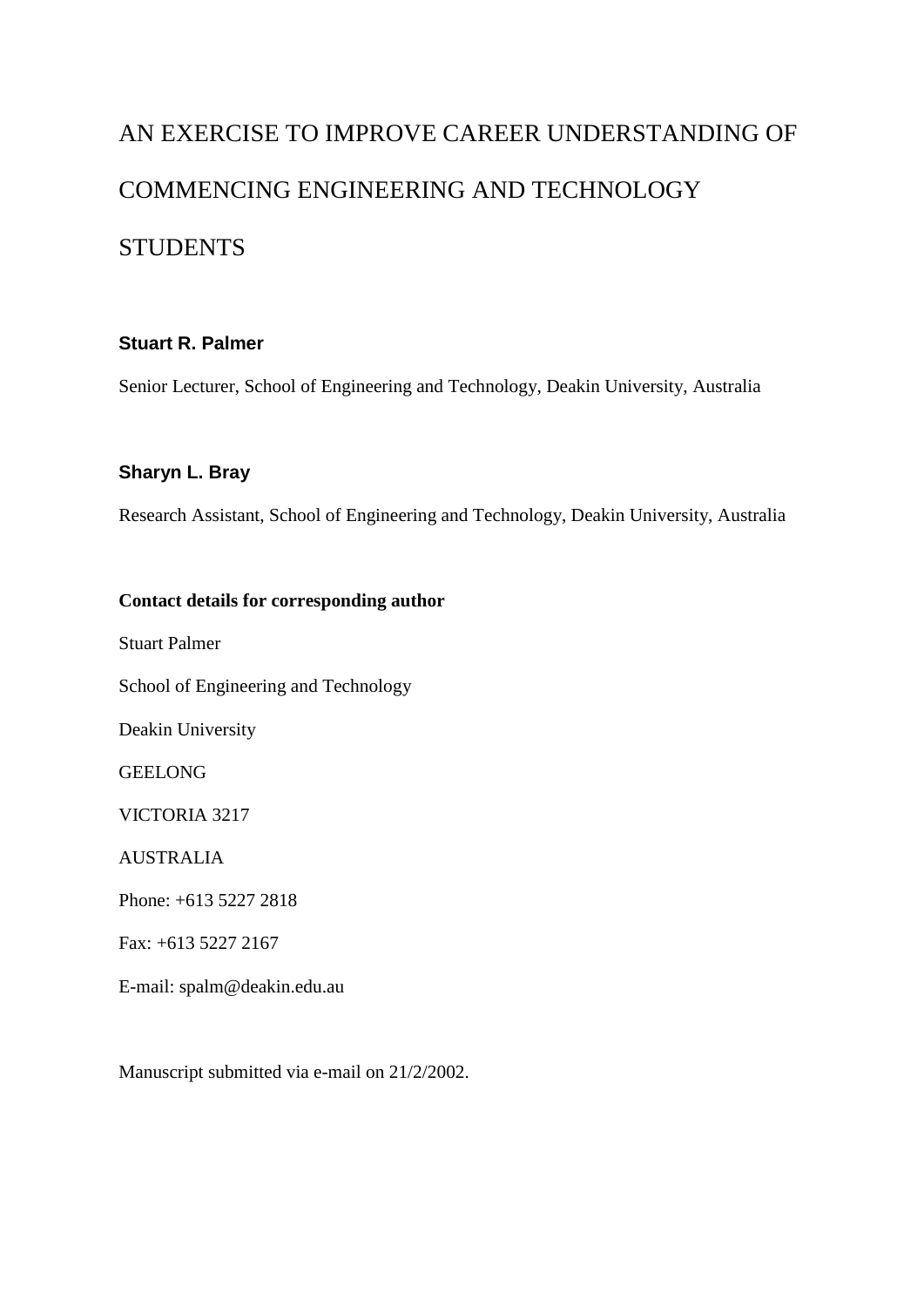# AN EXERCISE TO IMPROVE CAREER UNDERSTANDING OF COMMENCING ENGINEERING AND TECHNOLOGY **STUDENTS**

**The literature suggests that many commencing engineering students do not have an accurate understanding of the nature of professional practice in their chosen career. Many of the methods for exposing students to professional practice are impractical for large classes of commencing students. An assessment activity involving students collecting job advertisements for professional engineering positions and analysing them for required skills and knowledge was trailed and evaluated. It was found that a significant majority (86.2 percent) of students reported at least some change in their understanding of professional engineering practice. No significant difference was observed in these response rates between the three demographic categories (gender, study mode and course of study) of respondents. Student written comments about how their understanding of professional engineering practice had changed indicated that they benefited from, and valued exposure to aspects of professional engineering practice early in their undergraduate studies.**

The literature suggests that many commencing engineering students do not have an accurate understanding of the nature of professional practice in their chosen career. This may be due to the poor understanding of engineering in the general population, and exacerbated by traditional engineering undergraduate education methods that concentrate on science and mathematics in the early years of the course, and don't expose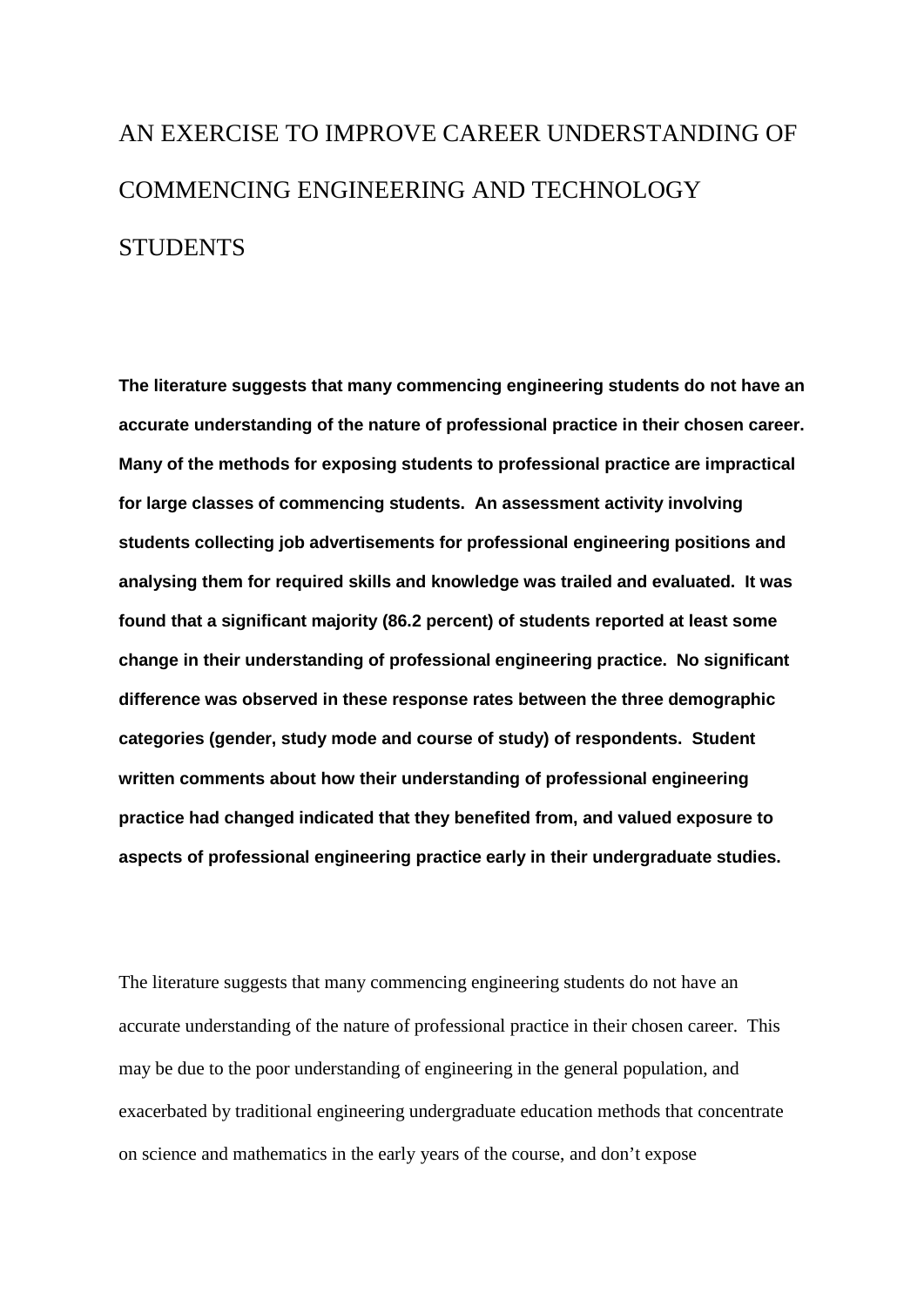undergraduates to engineering practice until these 'foundation' studies are completed. While there are methods for exposing students to professional engineering practice, many of them are not practical for the large class sizes common in commencing engineering studies. A method documented in the literature involved students collecting job advertisements for professional engineering positions and analysing them for required skills and knowledge. This paper reports on the application of this method with a group of commencing engineering and technology students at Deakin University in Australia. The aims of this career development exercise were: to enhance the student's own career decision making based on a better understanding of typical professional practice in their prospective careers; to assist students to take increased responsibility for their own career path; and to help motivate students in their studies by clarifying their expectations about their likely roles in engineering employment post graduation. An evaluation of the exercise was undertaken to assess its effectiveness in improving the career understanding of the students, and the findings are reported here.

## STUDENT UNDERSTANDING OF ENGINEERING PRACTICE

Do undergraduate engineering students have an accurate perception of the nature of professional engineering practice? There is evidence that some students do not. According to Kuo and Deuermeyer (1998), "Few IE [industrial engineering] students understand what industrial engineering is at the beginning of their education program and, more sadly, few improve their understanding by graduation" (p. 18). Williams (2001) reports on interviews with environmental engineering graduates to examine their professional socialization, "…there was generally a poor understanding of what environmental engineering would cover at university, and many interviewees could not envisage (at entry) what the career

would involve." (p. 177). Pullin (1999) reporting on the UK Institute of Employment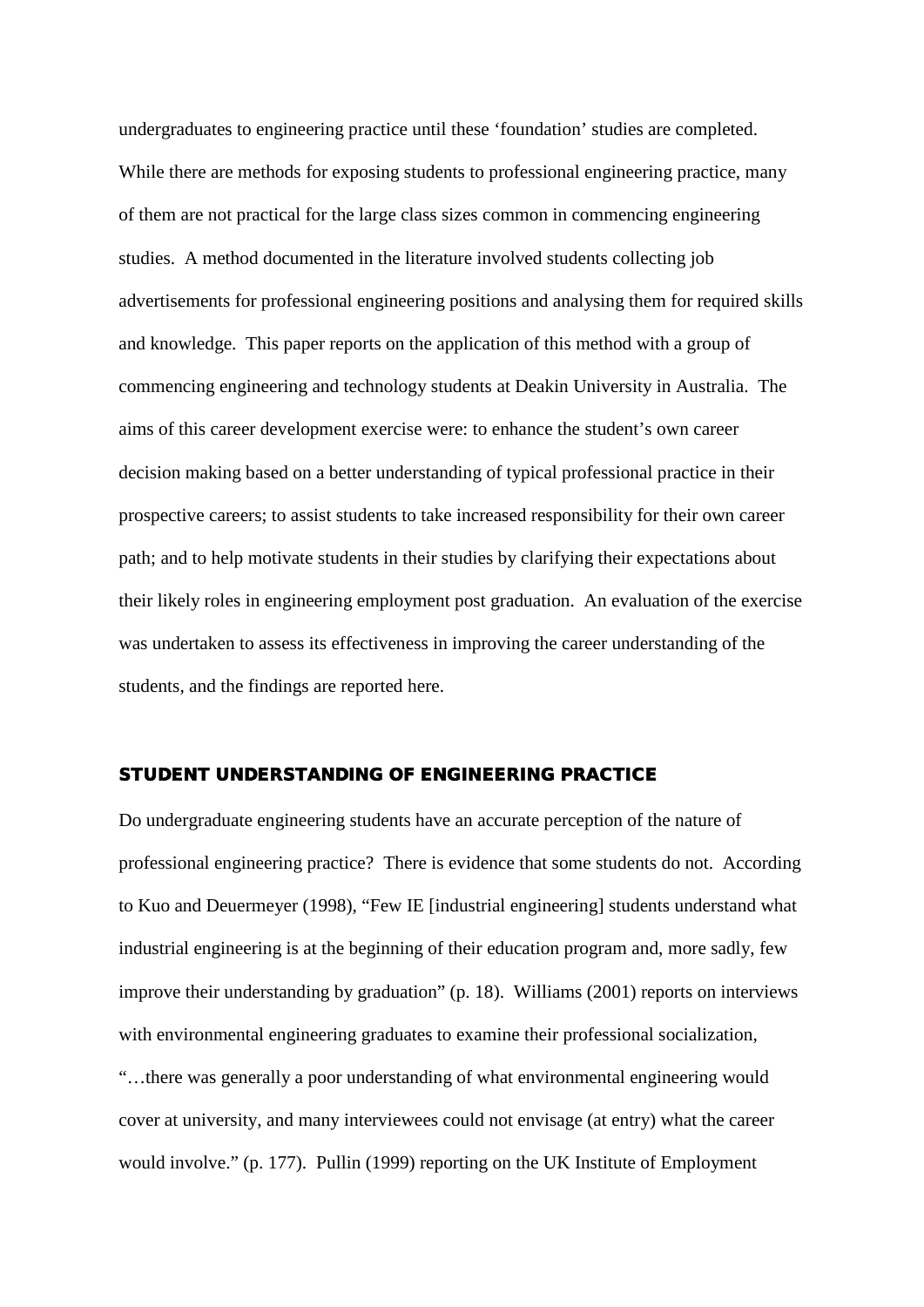Studies' annual graduate review in 1999 describes a, "…none to happy portrait of a mismatch of expectations and aspirations between graduates and their potential employers, in which recruiters are too often disappointed with what they are getting and the recruited too do not get what they want" (p. 30). Even on the very practical issue of salary expectations, Betts (1996) reports on a survey of 1269 undergraduates (including 592 engineering students) where the median error in student's beliefs about the salaries of their intended profession was approximately 20 percent. An accurate understanding of professional practice is valuable for students in planning their study program, "Some engineering students, even juniors and seniors, still do not know what an engineer does in the workforce. Some also may not have analyzed their coursework and internship plans to ensure graduating with skills necessary to land their targeted job." (Sharp, Olds, Miller, & Dyrud, 1999, p. 53).

There are more consequences of poor career / occupational understanding than unmet expectations at the time of graduation. Engineering has one of the highest undergraduate attrition rates, and for commencing engineering students career indecision has been identified as a critical factor in predicting student academic success. Haislett and Hafer (1990) report on the development of a procedure to predict at-risk commencing engineering student that incorporates a measure of career indecision, the aim being to offer career counselling at an early age to clarify occupational understanding or to suggest an early transfer to another study major area. Traditional undergraduate engineering programs required commencing students to, "…sit through two years of theoretical math, physics and engineering principles classes before actually getting their hands on an engineering project" (Bellinger, 1998, p. 147). The insistence that students acquire all the 'required' foundation knowledge prior to exposure to engineering applications meant that commencing students with no experience of engineering practice had to endure an extended period of alienation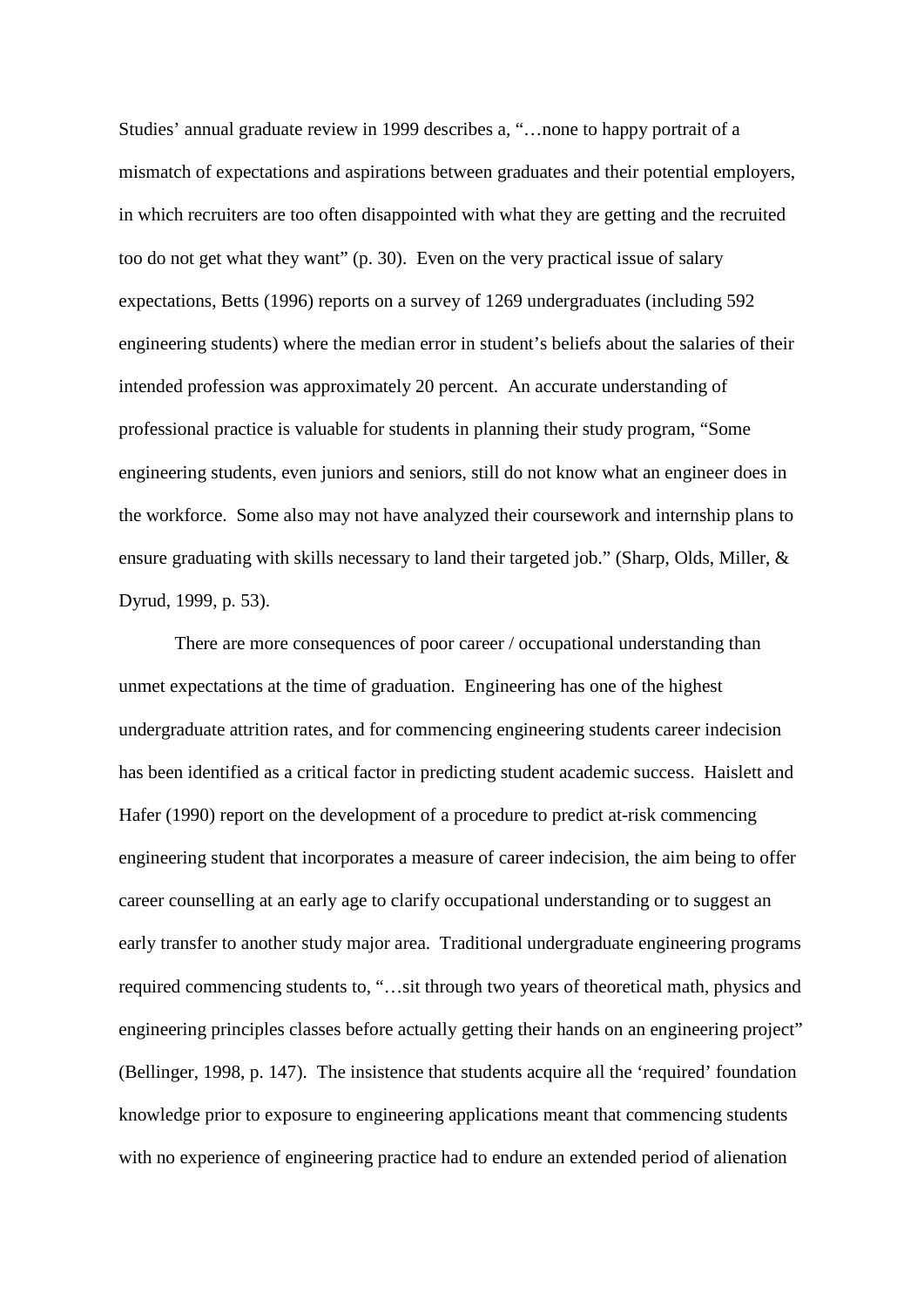from their chosen professional area, and for some of these students this period of career indecision was too long and they left engineering for another major, or dropped out of higher education altogether. Even the traditional methods of university teaching in engineering do not foster an appreciation of the nature of engineering practice, "…traditional lecture-based curriculums stress only technical ability. A new engineering education paradigm is needed, based on active, project-based learning." (Prados, 1997, p. 97).

There are a number of factors that may contribute to the poor appreciation of engineering practice in some commencing engineering students. Modern professional engineering encompasses a wide range of disciplines. Carlson (1991) reports that in the US in 1880, there were only three recognized disciplines of engineering; the current Accreditation Board for Engineering and Technology lists 33 different engineering disciplines for which accredited undergraduate courses exist (Accreditation Board for Engineering and Technology, 2000). Lloyd, Ferguson, Palmer & Rice (2001) report that in 1920 six engineering disciplines were offered in Australian universities, by 1979 this number has risen to 17 and in 2000, 54 disciplines could be found on offer. The recognized engineering disciplines span a broad array including aerospace, electrical, geological, nuclear and systems; altogether encompassing a wide diversity of knowledge, skills and work environments. It's impossible to easily describe the possible practice experiences of all members of the engineering profession, so it's no wonder that students might have a limited conception of the breadth engineering practice.

Even when it comes to the core of engineering activity that is common to all disciplines, it is well documented that the broader community either doesn't know what engineers do or, worse, holds incorrect views about engineering. A 1998 poll by the American Association of Engineering Societies found that, "61 percent of Americans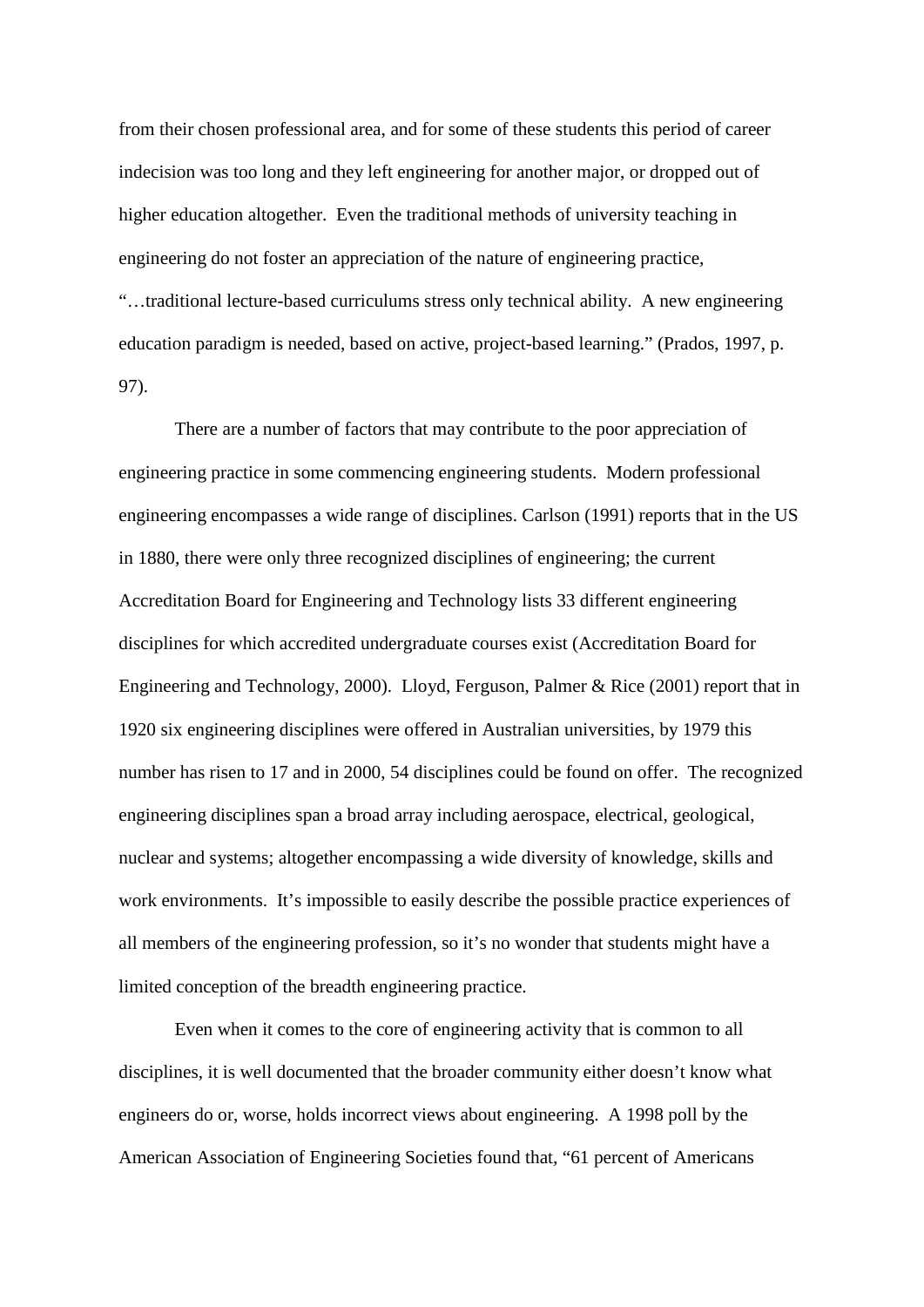reported that they were 'not very well informed' or 'not at all well informed' about engineering…" (Winsatt, 1998, p. 8). 53 percent of college graduates who responded to the survey reported themselves in the same two categories. Even though a majority of respondents did not understand engineering, the same survey reports that when asked how pleased they would be if a member of their family said they wanted to be an engineer, using a scale of one (extremely displeased) to ten (extremely pleased), the median response was nine; lack of understanding doesn't equate to lack of respect. Wulf (1998) reports on a 1998 Gallop poll that found, "…only 2 percent of respondents associated engineers with the word 'invents'…whereas 5 percent associated them with the phrase 'train operator.'" (p. 23). The situation in the UK is no better; the executive summary of a report by the Royal Academy of Engineering begins, "The central role of engineering in society and the economy is not evident to the public at large nor to the media in particular; the popular perception being generally confined to manufacturing and major building works." (Malpas, 2000, p. 6).

If the general public don't have a clear understanding of the engineering profession, it is not surprising that many commencing engineering students do not either. One might expect that commencing students electing engineering as their major study area would know something about their intended career path. While it is true that many students will have investigated their career choice, the participation rate in higher education has risen significantly over the last few decades; to  $25 - 30$  percent in many countries: US (Pullin, 1999), UK (Dean, 1994) and Australia (Australian Bureau of Statistics, 1999). Consequently, the background, preparation and career understanding of students entering university now spans a much wider range than ever before.

It is clear that an appreciation of the occupational expectations of professional engineering practice is valuable for commencing students. There are a number of strategies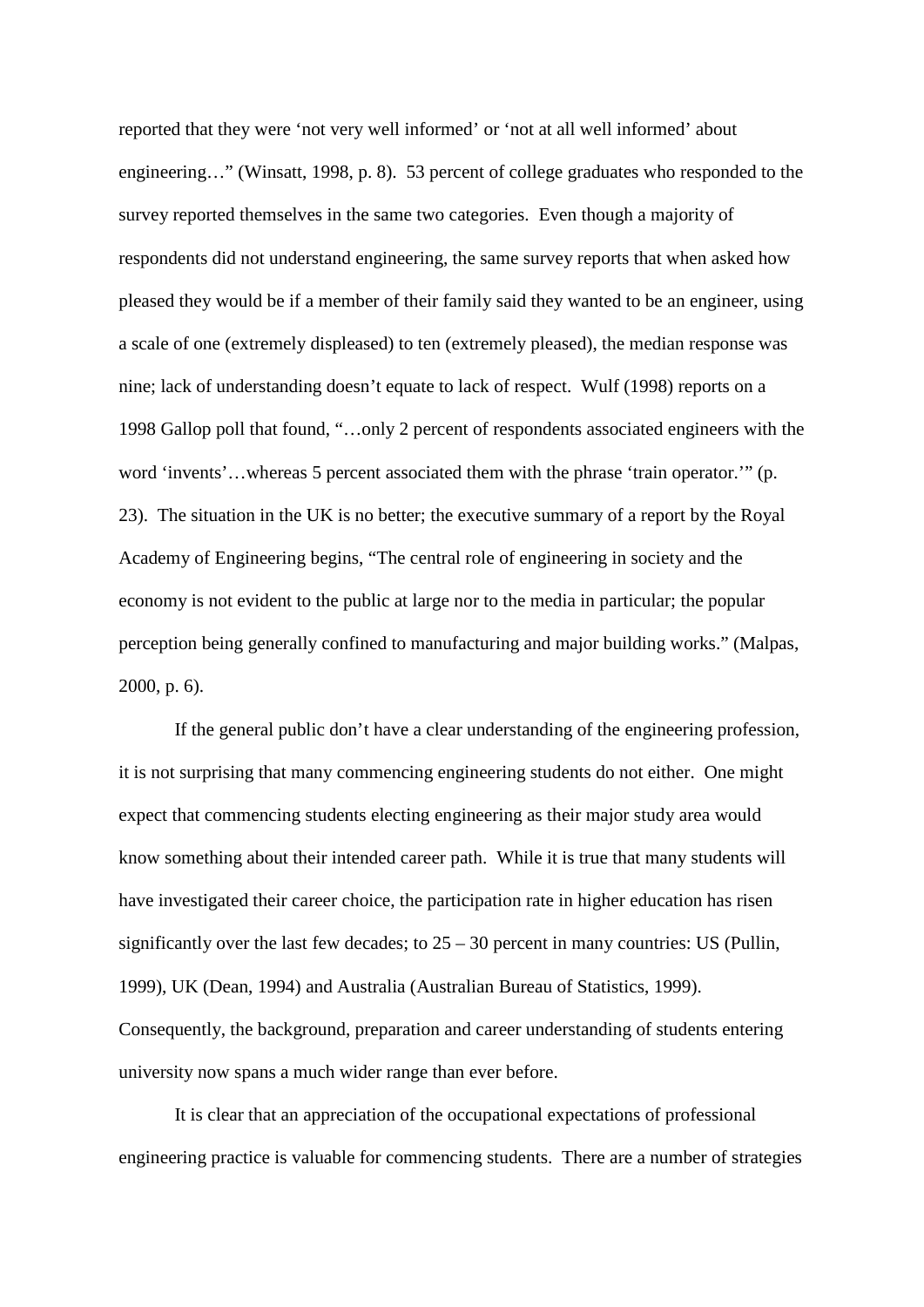by which students can be introduced/exposed to the nature of professional practice, these include:

- open-ended, real-world engineering problems to solve;
- site visits to engineering workplaces;
- presentations/seminars by practicing engineers; and
- research and analysis of documented case studies of engineering projects.

Commencing engineering classes normally have a large enrolment, making the preparation and/or conduct of some of these exercises difficult or impractical. Sharp (in (Sharp et al., 1999)) reports on a class assignment where students have to:

- use the World Wide Web (Web) to locate a number of engineering job advertisements in their study major;
- analyse the skills, abilities, talents and credentials required by employers; and
- prepare a written report documenting their findings;

and hence draw conclusions about the nature of professional engineering practice.

Supplementary benefits of the exercise were identified as developing student skills in the use of the Web, report writing and job-hunting, and increasing student knowledge of the expectations of the employers of engineers. This activity was adapted for use in a first year engineering class at Deakin University in Australia.

#### A Student Exercise In Exploring Professional Engineering Practice

The School of Engineering and Technology at Deakin University offers a three-year Bachelor of Technology (BTech) and four-year Bachelor of Engineering (BE) at the undergraduate level, in both on- and off-campus delivery modes. As part of undergraduate engineering studies at Deakin University students take a unit entitled SEB121 Fundamentals of Technology Management in the first semester of the first year of their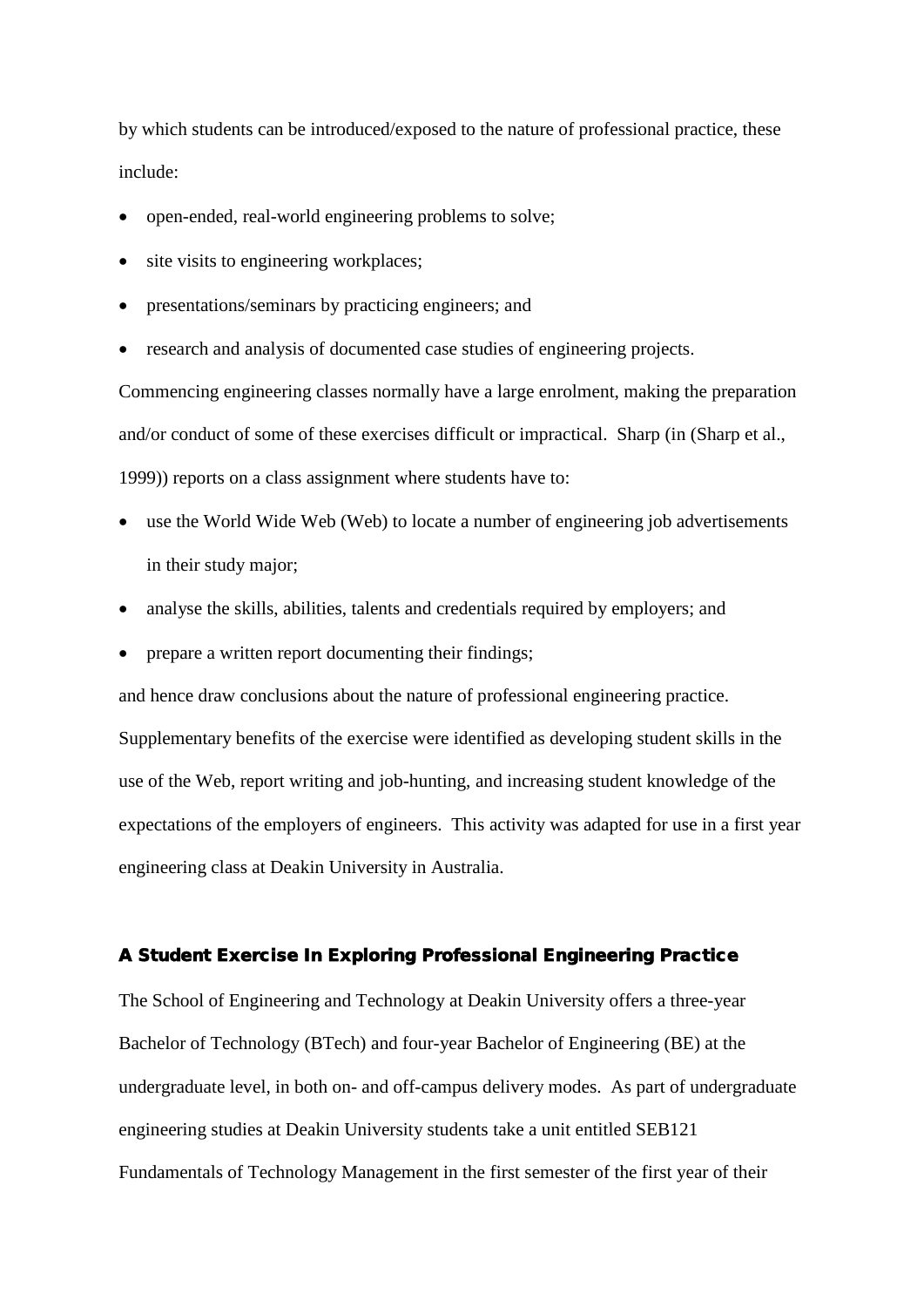studies. The enrolment in this unit includes both BE and BTech students, as well as a small number of students not studying engineering-related courses but who take this unit as an elective. This unit is common to all undergraduate programs and covers the following topics: the history of technology and its relevance to society, professional engineering practice, ethics and the professional responsibilities of engineers, library research skills, written and graphical communication, oral presentation, the basic principles of engineering management, and the basic principles of quality. The unit seeks to provide commencing students with foundation skills for the rest of their engineering studies. One of the explicit aims of the unit is to introduce students to aspects of professional engineering practice. One of the means for achieving this is through assignment tasks.

The assignment task described by Sharp (in (Sharp et al., 1999)) was adapted and presented as an assessable task with the following preface, "One way to gain an appreciation of the nature of work that practicing engineers and technologists undertake is to examine the job requirements listed in advertised engineering employment vacancies. This assignment requires you to collect fifteen engineering job ads from the major metropolitan newspaper for employment vacancies in your state or via the Internet." Students were required to identify all of the skills listed as required for the position in each advertisement. After gathering this data students had to prepare a professionally presented written report that graphically summarized their research findings and analysed the range of skills/knowledge areas required by employers. Additionally, to ensure that students reflected upon their discoveries they were asked to respond to the following question, "Has your understanding of what professional engineers do changed since completing this research project? In what way?"

The assignment submissions were received during semester one of 2001 and analysed to extract the following information for each submitting student: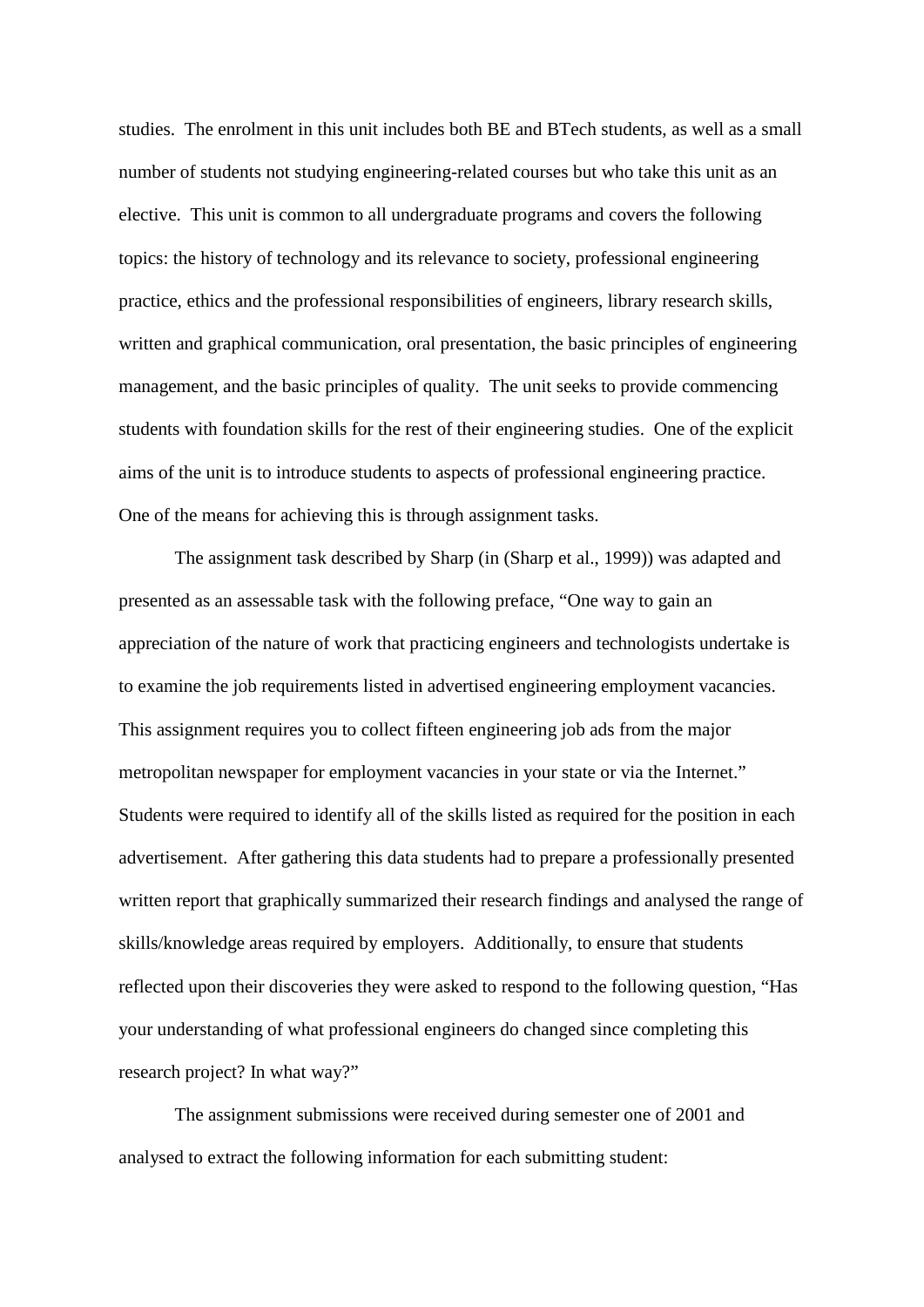- student gender;
- student study mode on-campus/off-campus;
- course of study BTech/BE/Other; and
- an assessment of the student's response to their change in understanding of professional engineering practice – no change/minor change/significant change/not stated.

The results obtained from this analysis are presented and discussed here.

#### Results And Discussion

#### **Response rate and demographic information**

The enrolment in the unit SEB121 was 138 students. 123 student assignment submissions were received, giving a response rate of 89.1 percent. The demographic information of the class population was known, permitting a comparison to the sample group. Table 1 shows the population and sample demographic information, as well as a chi-square goodness-of-fit test comparing the population and sample results. In all cases there was no significant difference between the population and sample demographic characteristics, indicating that the sample group provided a representative sample from which valid inferences about the population could be made. The gender proportions compared closely to the reported overall commencing female participation rate in Australian engineering undergraduate studies of approximately 14.4 percent (Department of Education Training and Youth Affairs, 1999).

### **[Table 1 about here]**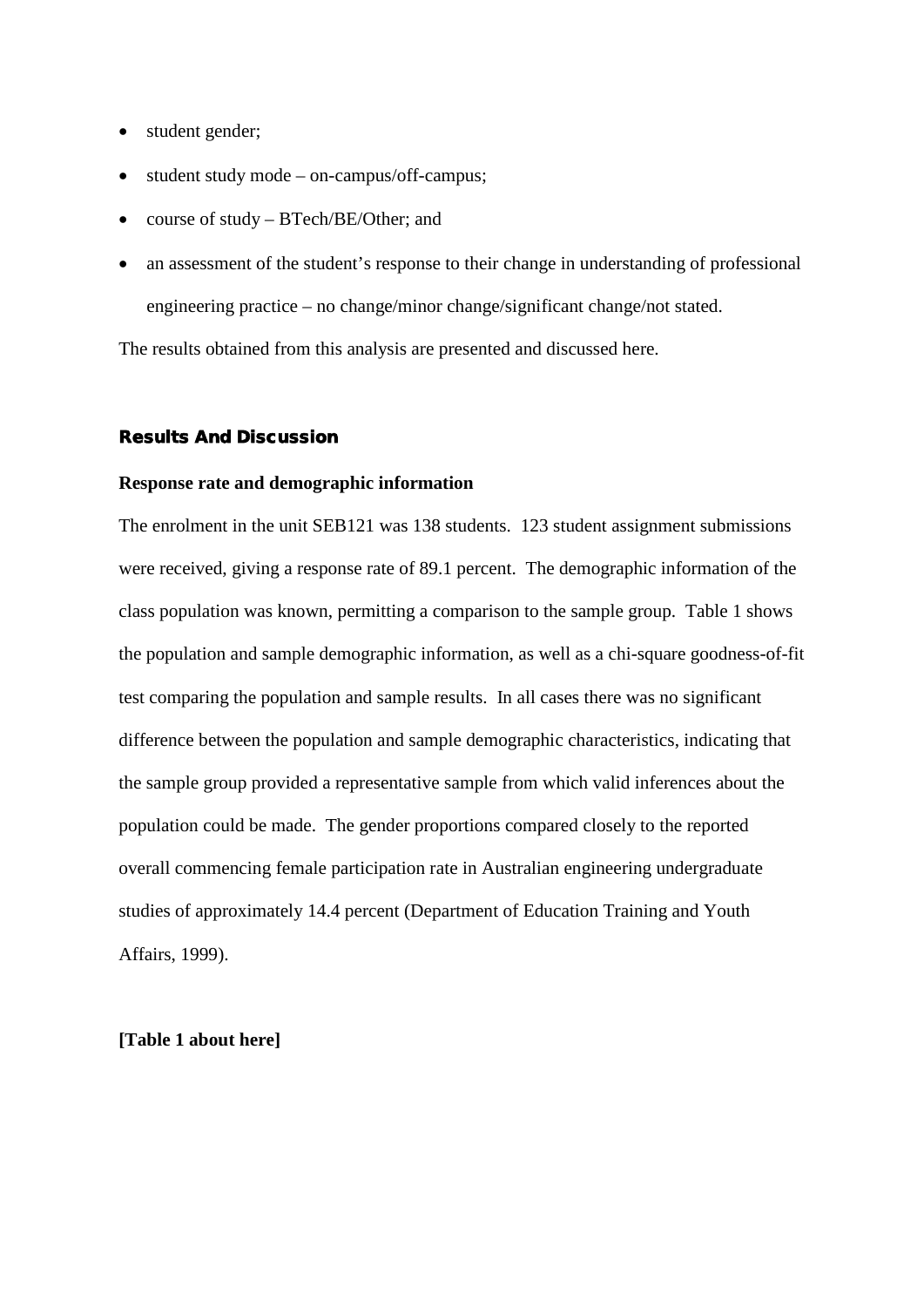#### **Quantitative results**

Based on an assessment of the students' responses to the assignment question, "Has your understanding of what professional engineers do changed since completing this research project? In what way?", each student was categorized as having experienced no change, some change, significant change or no response in their understanding of professional engineering practice. Figure 1 presents the proportion of students in each response category.

### **[Figure 1 about here]**

These results indicate that 86.2 percent of students experienced at least some change in their understanding of professional engineering practice after completing the assignment task. Less than 10 percent of students indicated no change in their understanding of what engineers do. An analysis based on the chi-square test of independence was undertaken to determine if there were different response profiles among the three demographic categories of the sample group, but in all cases no significant difference was observed; Table 2 presents the results.

#### **[Table 2 about here]**

#### **Student written responses**

To complement the quantitative results above, the students' responses to the assignment question, "Has your understanding of what professional engineers do changed since completing this research project? In what way?", were examined to identify common themes and further explore the students' understanding of professional engineering practice.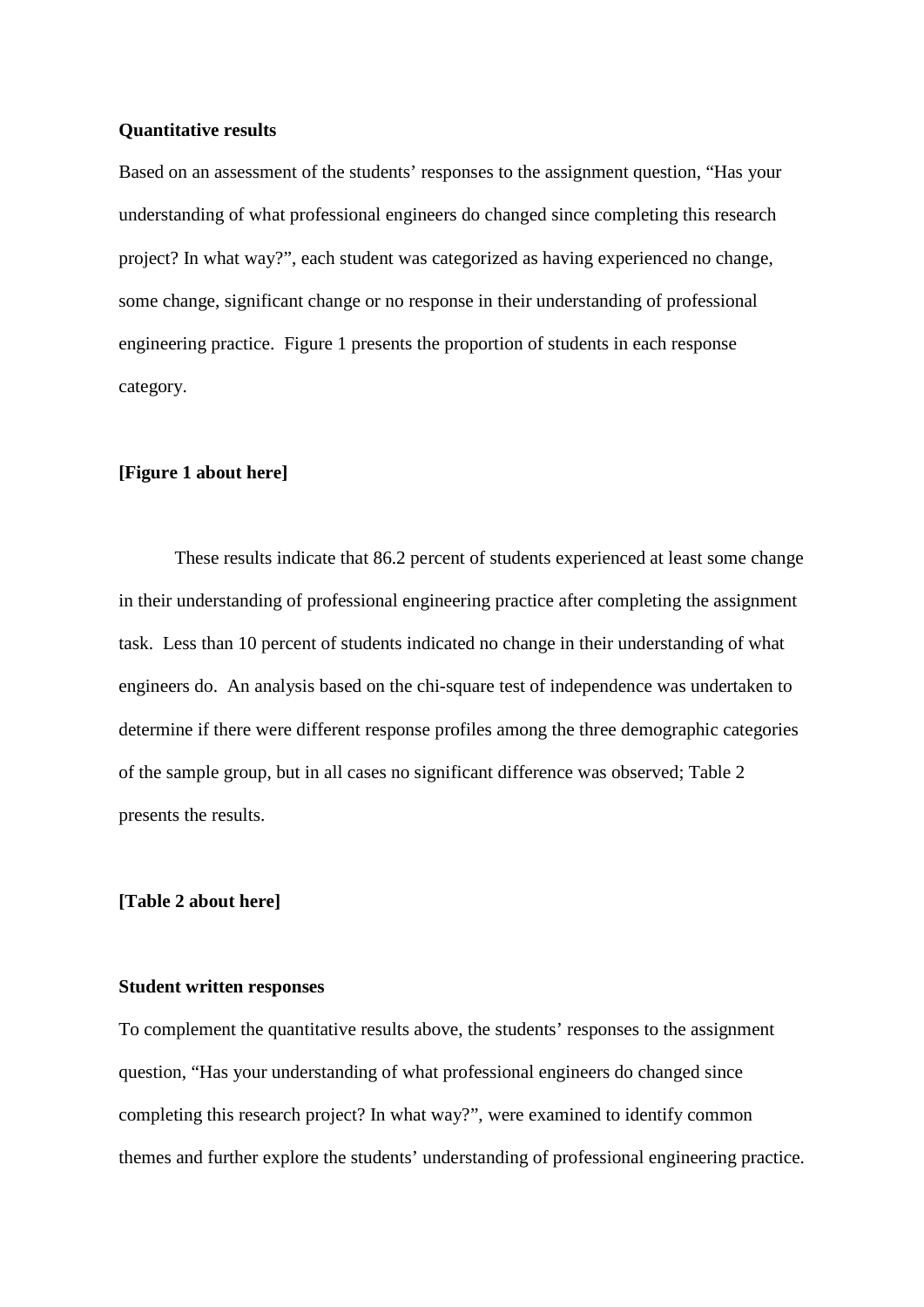In the quotations reproduced below obvious errors of spelling and grammar have been corrected.

Prior to the assignment exercise, some students' understanding of engineering was very limited and/or incorrect, based on common erroneous stereotypes or ignorance:

*"Initially I thought that engineering was a field of work that mainly involved manual labour, such things as building roadways, constructing skyscrapers etc. By undertaking this assignment my view of what engineers carry out in the different fields of engineering has changed dramatically. Engineers have more management type jobs than I had originally thought, some involving problem solving type situations, and others like project management e.g. overseeing construction of a bridge…what was most surprising is that most jobs required the use of 'team work'."*

*"I have to admit I was not entirely sure what engineers actually did once they entered the workforce, and after researching for this project I would have to say that my perception of what engineers do has changed. My major at university is going to be computronics and I knew that it would involve learning about electronics, continuing to be involved in physics and science, but I did not realize that the course would involve so much theory concerning management skills and communication skills."*

For some students with prior direct experience of engineers and the engineering process, their understanding of engineering practice was already well developed and, hence, basically unchanged: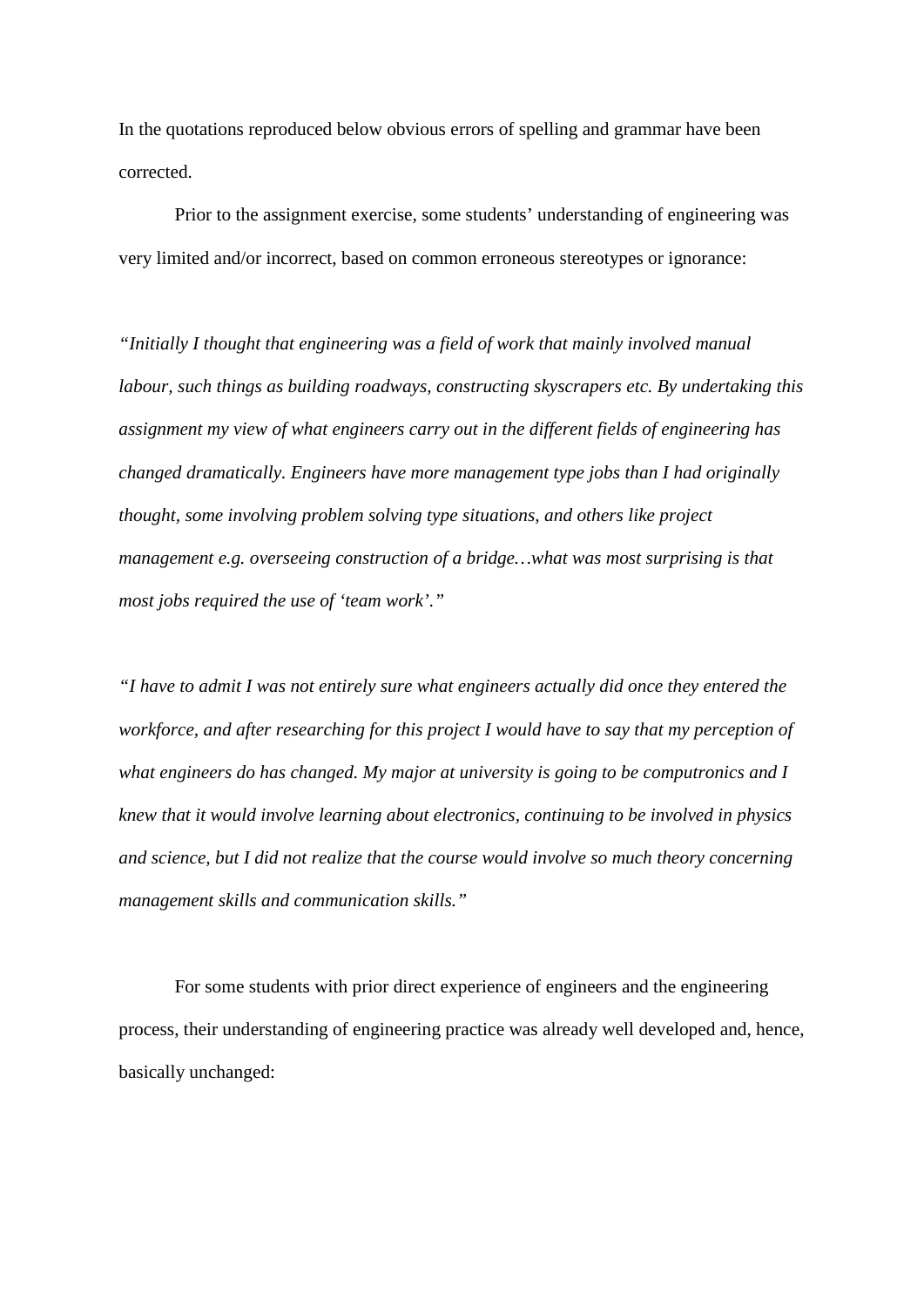*"Since completing this research assignment my understanding of what engineers do has not changed. This is due in most part to my engineering background. I am by trade a fully qualified fitter and turner. I have worked in this particular industry for approximately ten years. During which time I was able on many occasions to view the type of work that mechanical and electrical engineers do…The engineer is responsible for the presentation of the entire project."*

Even some students with a prior understanding of engineering practice were able to develop their knowledge of professional engineering practice further:

*"My understanding of professional engineers hasn't changed much. I always knew that they were situated high in the organization. By undertaking in this research I have gained a clearer understanding that engineers must possess strong leadership and communication skills, as they are responsible to communicate and lead large projects with a large number of employees, whether they be fellow engineers/technologists down to blue-collar workers."*

*"In general my understanding hasn't changed of what an engineer is. A professional engineer has to be a leader in technology, management and experience. What I didn't realize was how much communication skills were relied upon."*

Some students gained an appreciation of the types of skills that might enhance their employability / attractiveness to employers at the completion of their studies:

*"Yes, because I did not realize that the engineering field was that diverse, even within Mechanical Engineering. I did not realize that the qualification was the very base from*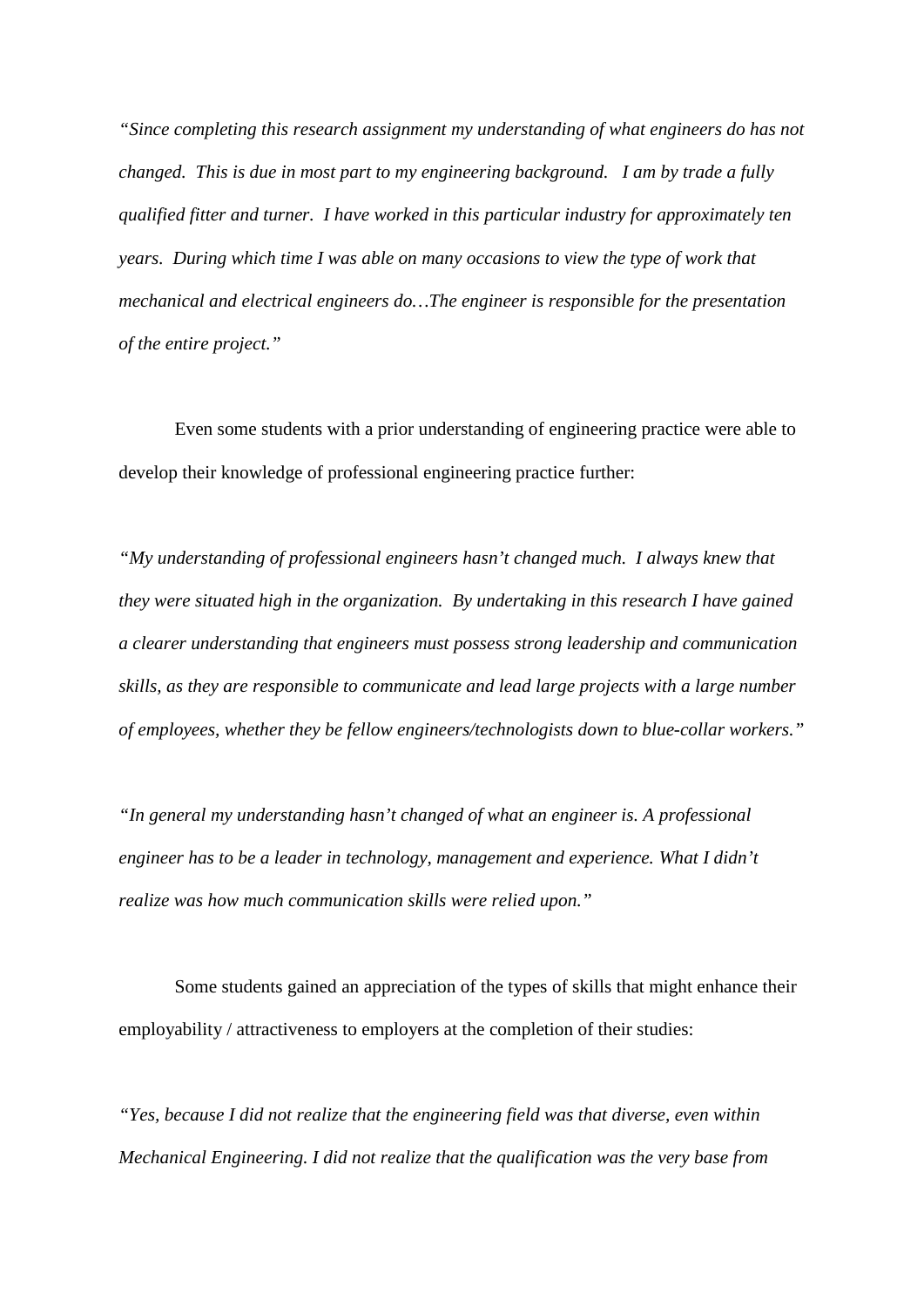*which to build your career in engineering, which everyone who is going for the job has already got. Experience in the field and leadership can put you in front of others for the job."*

*"These articles did not change my opinion much about what engineers do, however it did increase my knowledge of what specific qualifications and skills are most important to the employer."*

*"Analysing these advertisements and looking at the different skills employers want from their future employees, made me realize that a professional engineer needs more than good grades at university to be a reliable and successful engineer in the workforce. Any engineer must be able to communicate with their working environment efficiently and also to be able to work under pressure as well as having the ability to solve problems effectively."*

Many students enter engineering studies principally because of a personal interest in working with technology, only to discover that engineering encompasses many other types of activities as well, and that management is likely to play an important part in their longerterm careers in engineering:

*"From the information collected I found that engineering involves much more client-based work and projects than I originally thought. I was originally under the impression that engineers were simply given tasks to do rather than dealing with clients and persuading them to get you to work for them."*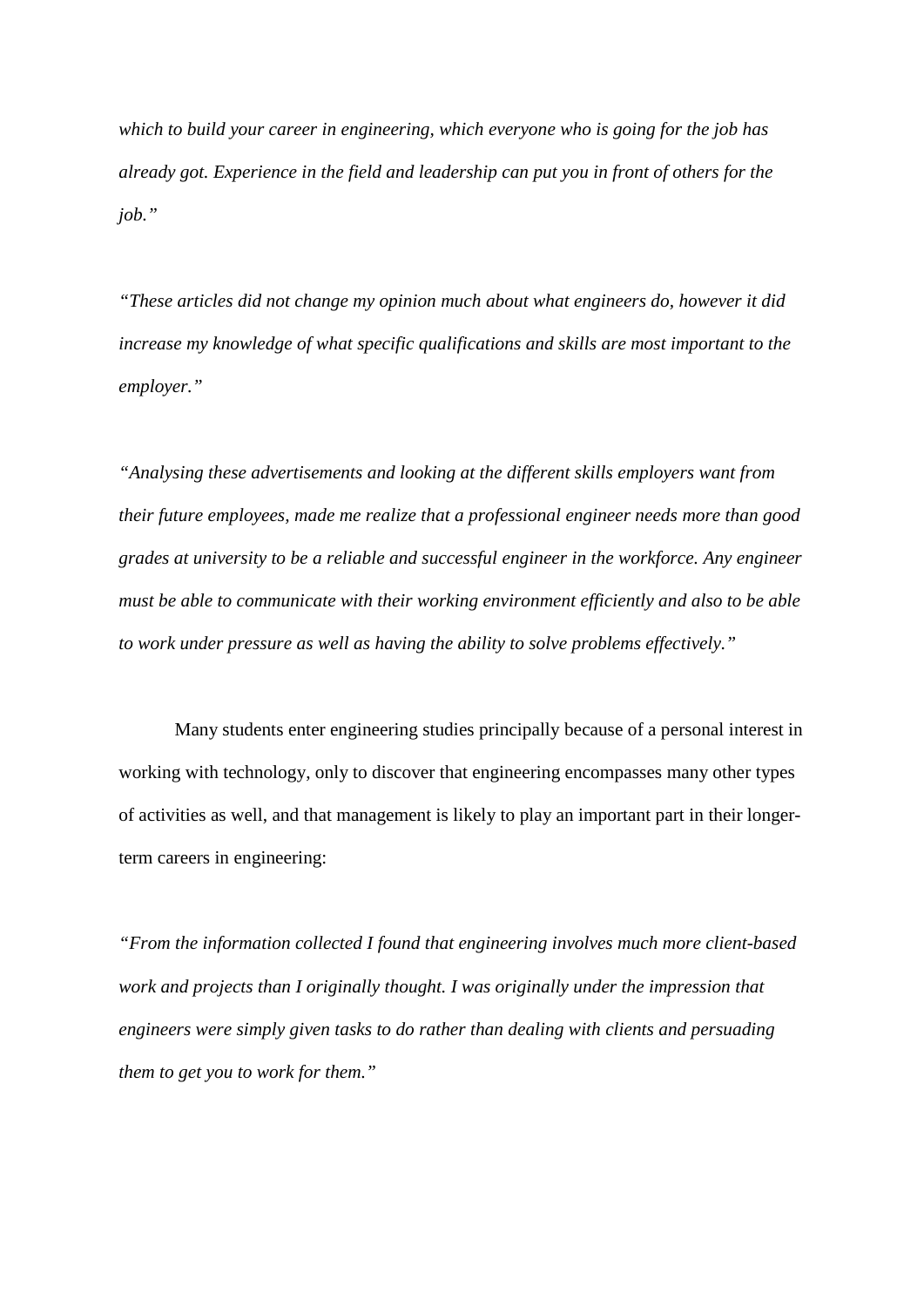*"After analysis of the requirements that employees want in engineers my understanding of what professional engineers do has changed somewhat. The obvious things such as experience and a degree I was aware of but aspects such as management skills I had never previously thought of."*

*"…prior to completing this assignment I thought the engineering role was strictly that of design and problem solving. I now realize that while this is a significant part of the job it is but one ingredient. There are many other important aspects involved in undertaking any project, including communicating and generating ideas with other team members, supervising construction/manufacture of the design and taking charge of project time lines and costs."*

Some students reported developing a new motivation and focus for their undergraduate studies:

*"On completing my research my understanding of professional engineers has changed, as in I now understand that when I complete my degree I can branch out into a minute field that I may find very interesting, this has helped my motivation for continuing this course as it seems terribly broad at this point in time. I know some engineers but it seems quite hard to extract specific information about their particular fields…I now understand some of the skills that I should concentrate on obtaining before I am ready to enter the work force."*

Interestingly, one student reported that significant career investigation and planning at the high school level did not lead to clear and complete understanding of engineering practice: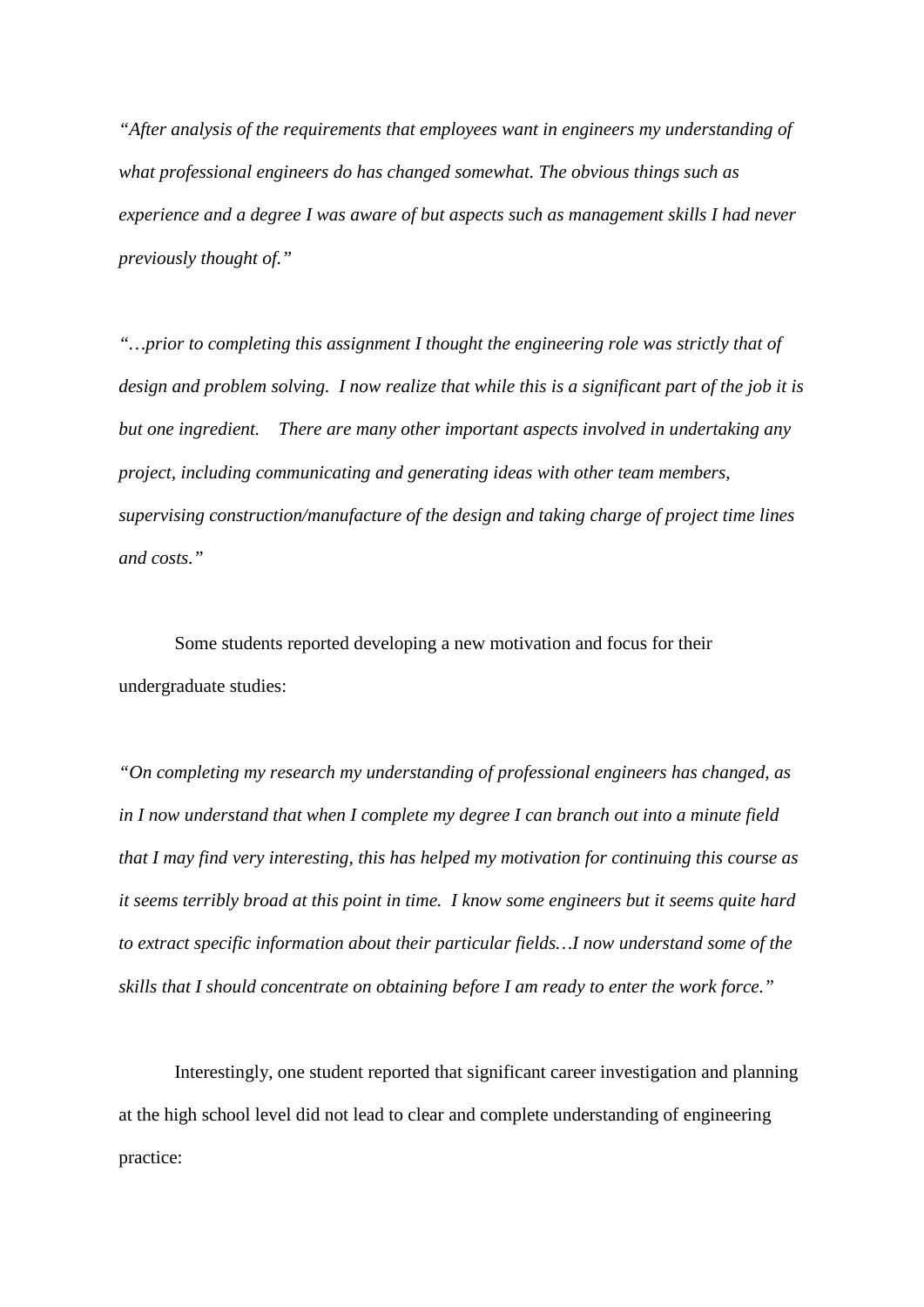*"Before commencing research for this assignment, my opinion of the sort of career and life style an engineer would lead was vastly different. During my last years of secondary education, I had immersed myself in information which I thought related to my preferred course - engineering. I undertook the relevant research into universities and course guides, as well as obtaining some first hand knowledge from engineers themselves. Through this I developed the idea that engineers used their expert scientific and technological knowledge, in a specific field, to design solutions for community problems…Researching advertisements for engineering positions has taken my understanding of the role of professional engineers to a higher level. I found that whilst a sound education was important, it was the level of personal skills, such as communication and management abilities, that determined the degree of success."*

#### **Limitations of the study**

The assessment task in career understanding described in this paper was not originally designed with a formal evaluation of its effectiveness in mind, hence the inclusion of only a single open-ended question relating to the students' perception of career understanding is a limiting factor in analysing the students' change in career understanding.

The student exercise as described is based on the premise that published job advertisements are a valid reflection of the knowledge and skills actually required in professional practice. While the practise of analysing job advertisements to assess job requirements and the nature of occupational practice is documented in the literature (Cullen, 2000) (Todd & McKeen, 1995), it has been reported that relying on published job vacancy information (such as newspaper advertisements, job notice boards, etc) may not provide intending applicants with a detailed understanding of the actual job requirements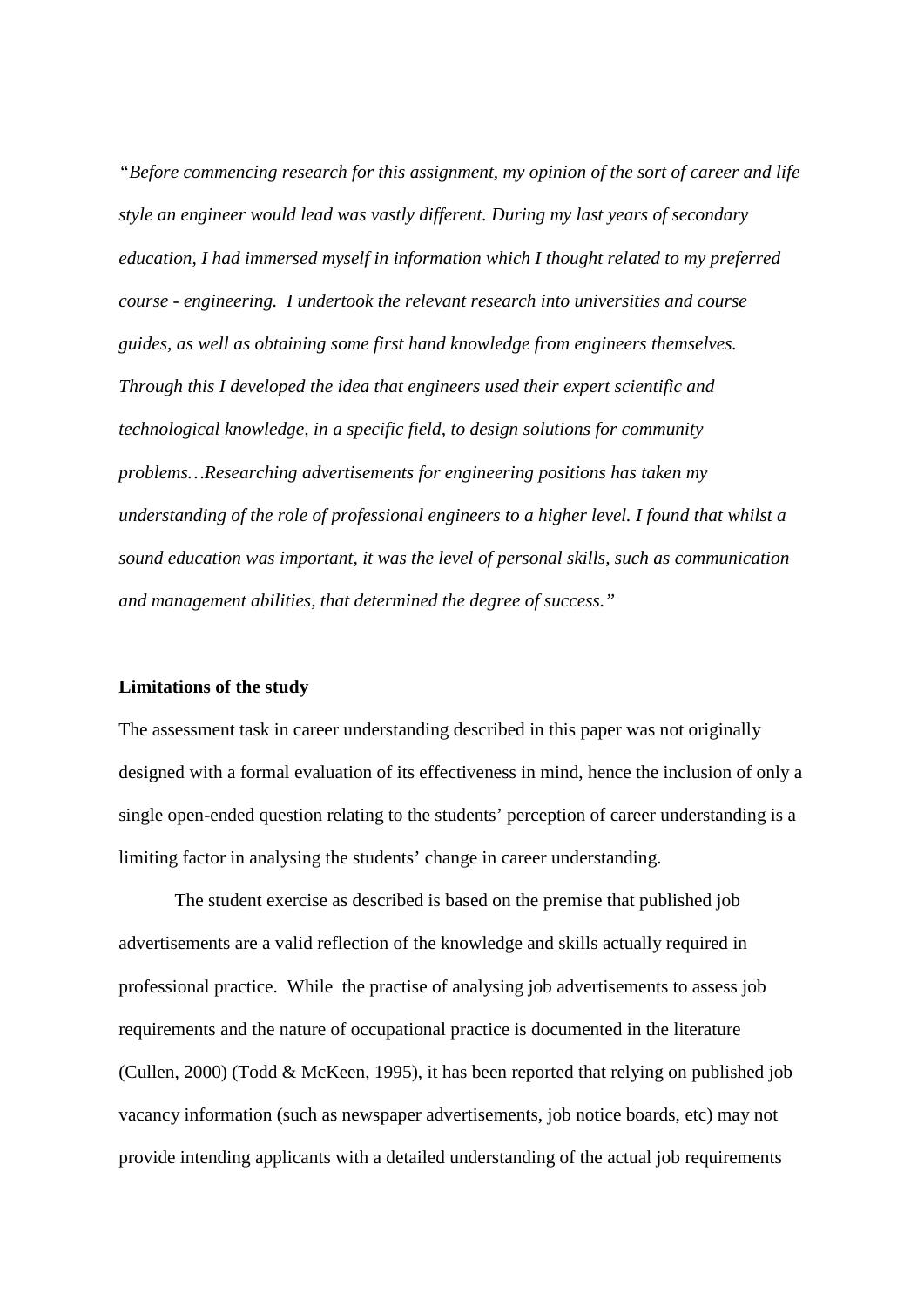(Breaugh & Starke, 2000). Ultimately though, for many potential employment opportunities, engineering graduates will have to rely on the stated selection criteria given in published job advertisements, so an understanding of the types of published criteria is likely to be of assistance to students in planning their studies and strategically acquiring skills that allow them to match their resume to commonly published job requirements.

Most undergraduate curricula are loaded heavily with content, and this is particularly true of engineering. In a perfect world the exercise as described could be enhanced by the addition into the curriculum of more of the career understanding activities noted previously:

- open-ended, real-world engineering problems to solve;
- site visits to engineering workplaces;
- presentations/seminars by practicing engineers; and
- research and analysis of documented case studies of engineering projects.

However, given the constraints of curriculum space, the cost/benefit ratio of these alternatives and the original aims of the assessment task, the exercise as presented provides an effective and efficient means of achieving the intended aims.

### Conclusion

An assessment task requiring students to locate and analyse job advertisements was successfully introduced into a first year / first semester undergraduate engineering study unit to enhance commencing student awareness of the nature of professional engineering practice. An evaluation of the assessment task was undertaken to gauge its effectiveness. A significant majority (86.2 percent) of students reported at least some change in their understanding of professional engineering practice. Less than 10 percent of students reported no change in their understanding of engineering as a career. No significant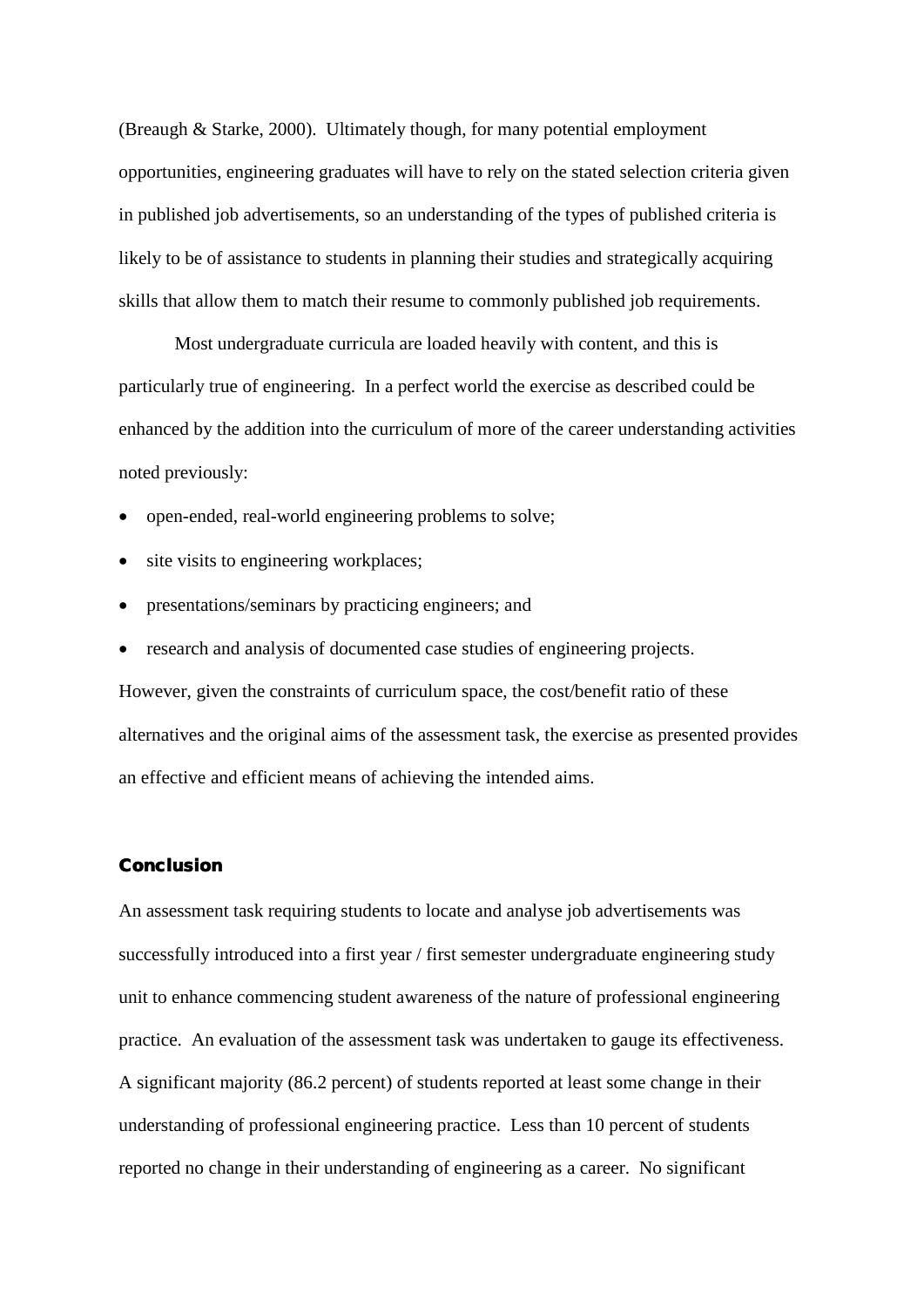difference was observed in these response rates between the three demographic categories (gender, study mode and course of study) of respondents.

Student written comments about how their understanding of professional engineering practice had changed revealed that:

- many commencing students had a very limited or erroneous understanding of engineering professional practice;
- even where students had a good understanding of engineering, many still reported benefits from the exercise in clarifying their understanding;
- some students reported gaining an appreciation of what skills and knowledge were required to enhance their employability;
- many students initially viewed engineering as being focused narrowly on technology and design, and were surprised to discover the diversity of activities undertaken by modern professional engineers; and
- some students reported developing a new motivation and focus for their undergraduate studies arising for a clarified understanding of their intended occupation.

As suggested by the literature, it was found that many commencing engineering students did not have an accurate understanding of the nature of professional engineering practice. The reasons for this are likely to be diverse, but the poor understanding of the engineering profession prevalent in the general population is likely to be a significant factor. Students benefited from, and valued exposure to aspects of professional engineering practice early in their undergraduate studies. The exercise described was a practical and cost-effective method of improving career understanding of commencing engineering students, and also provided an opportunity for students to practice skills in research and report writing.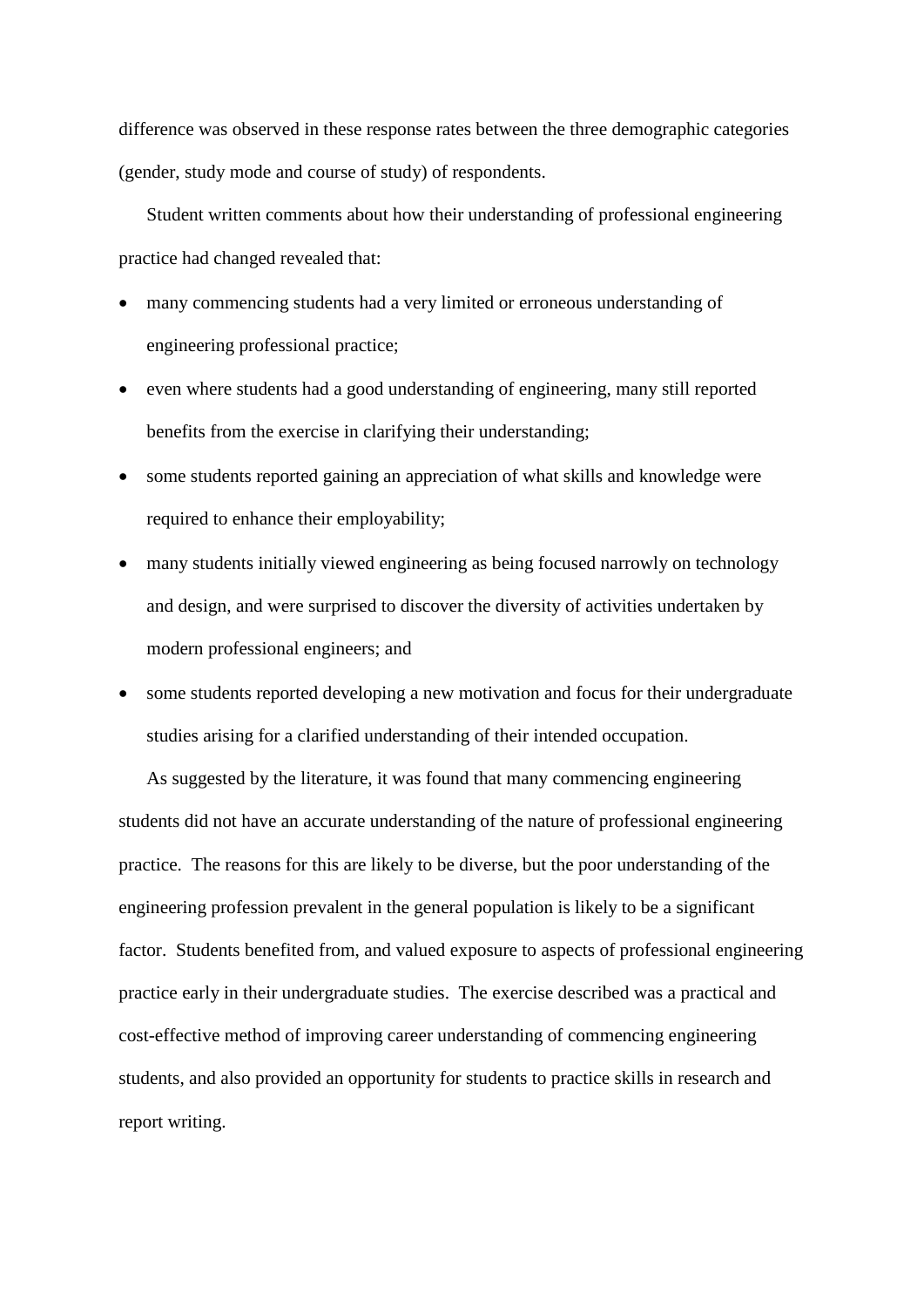#### References

- Accreditation Board for Engineering and Technology. (2000). *2000 ABET Accreditation Yearbook*. Baltimore: Accreditation Board for Engineering and Technology.
- Australian Bureau of Statistics. (1999). *Participation in Education (Persons Aged 15 to 24)* (6272.0). Canberra: Australian Bureau of Statistics.
- Bellinger, B. (1998). Engineer education revisited. *Electronic Engineering Times*(1026), 147.
- Betts, J. R. (1996). What Do Students Know About Wages? *The Journal of Human Resources, 31*(1), 27-56.
- Breaugh, J. A., & Starke, M. (2000). Research on Employee Recruitment: So Many Studies, So Many Remaining Questions. *Journal of Management, 26*(3), 405-434.
- Carlson, W. B. (1991). Academic Entrepreneurship and Engineering Education: Dugald C. Jackson and the MIT-GE Cooperative Engineering Course, 1907-1932. In T. S. Reynolds (Ed.), *The Engineer in America* (pp. 367-398). Chicago: The University of Chicago Press.
- Cullen, J. (2000). A review of library and information service job advertisements: What do they tell us about work? *Journal of Information Science, 26*(4), 278-281.
- Dean, M. (1994). British Science in Disarray. *The Lancet, 344*(8924).
- Department of Education Training and Youth Affairs. (1999). *Selected Higher Education Statistics* (Higher Education Statistics Collection 6262.HEDS98A). Canberra, Australia: Department of Education, Training and Youth Affairs.
- Haislett, J., & Hafer, A. A. (1990). Predicting success of engineering students during the freshman year. *Career Development Quarterly, 39*(1), 86-95.
- Kuo, W., & Deuermeyer, B. (1998). The IE Curriculum Revisited Developing a New Undergraduate Program at Texas A&M University. *IIE Solutions, 30*(6), 16-22.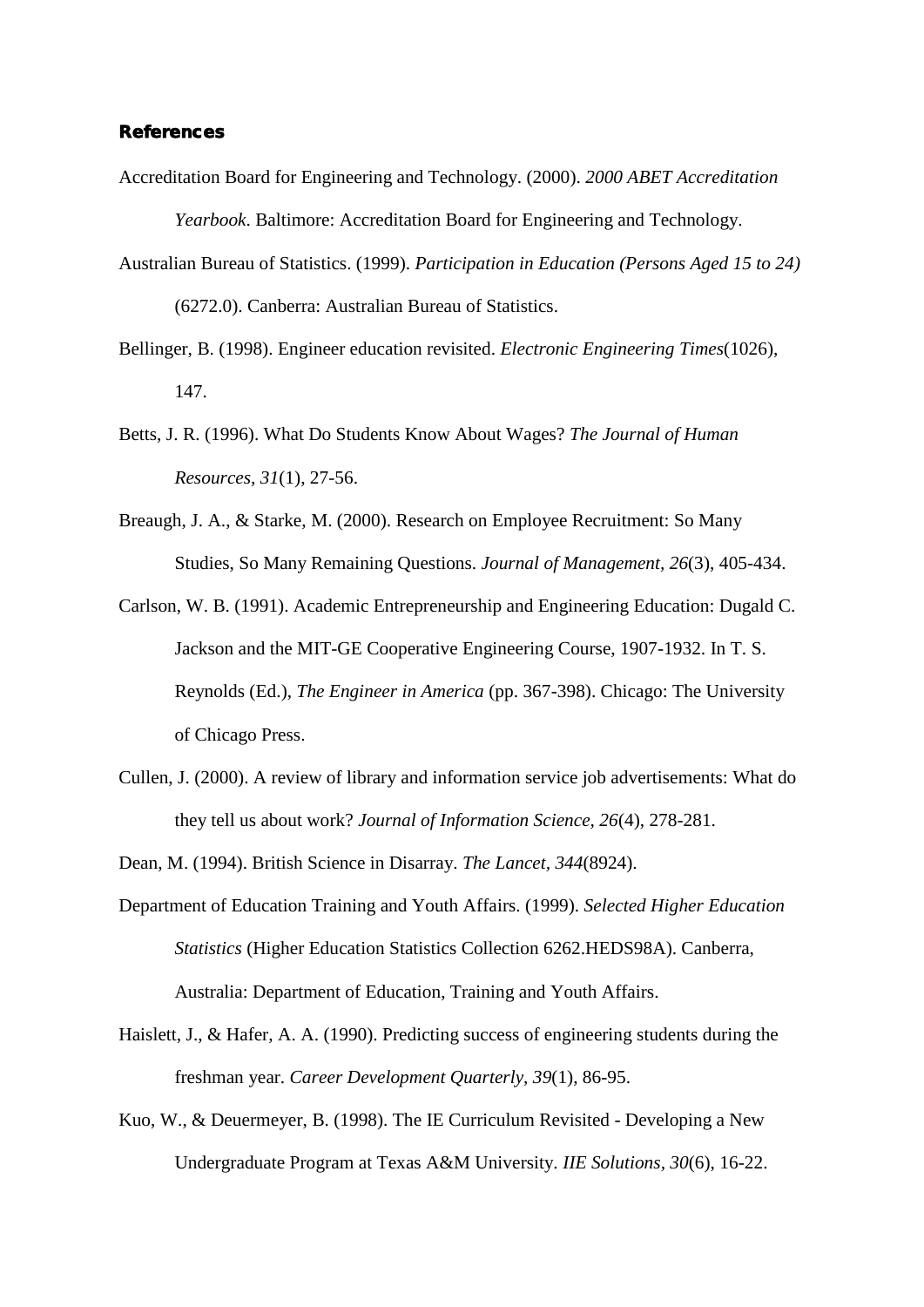- Lloyd, B. E., Ferguson, C., Palmer, S., & Rice, M. R. (2001). *Engineering the Future: Preparing Professional Engineers for the 21st Century*. Melbourne: The Association of Professional Engineers, Scientists and Managers, Australia in association with Histec Publications.
- Malpas, R. (2000). *The Universe of Engineering - A UK Perspective*. London: The Royal Academy of Engineering.

Prados, J. W. (1997). Changing the Paradigm. *Engineering News Record, 239*(12), 97.

- Pullin, J. (1999). Charting the mismatch between aspiration, expectation and reality. *Professional Engineering, 12*(2), 30.
- Sharp, J. E., Olds, B. M., Miller, R. L., & Dyrud, M. A. (1999). Four Effective Writing Strategies for Engineering Classes. *Journal of Engineering Education, 88*(1).
- Todd, P. A., & McKeen, J. D. (1995). The evolution of IS job skills: A content analysis of IS job advertisements from 1970 to 1990. *MIS Quarterly, 19*(1), 1-27.
- Williams, P. R. L. (2001). *Professional Socialisation of Engineering Students.* Paper presented at the 12th Annual Conference of the Australasian Association for Engineering Education, Brisbane.
- Winsatt, A. (1998). Public mostly unaware of the role engineers play. *IIE Solutions, 30*(12), 8.
- Wulf, W. A. (1998). The image of engineering. *Issues in Science and Technology, 15*(2), 23-24.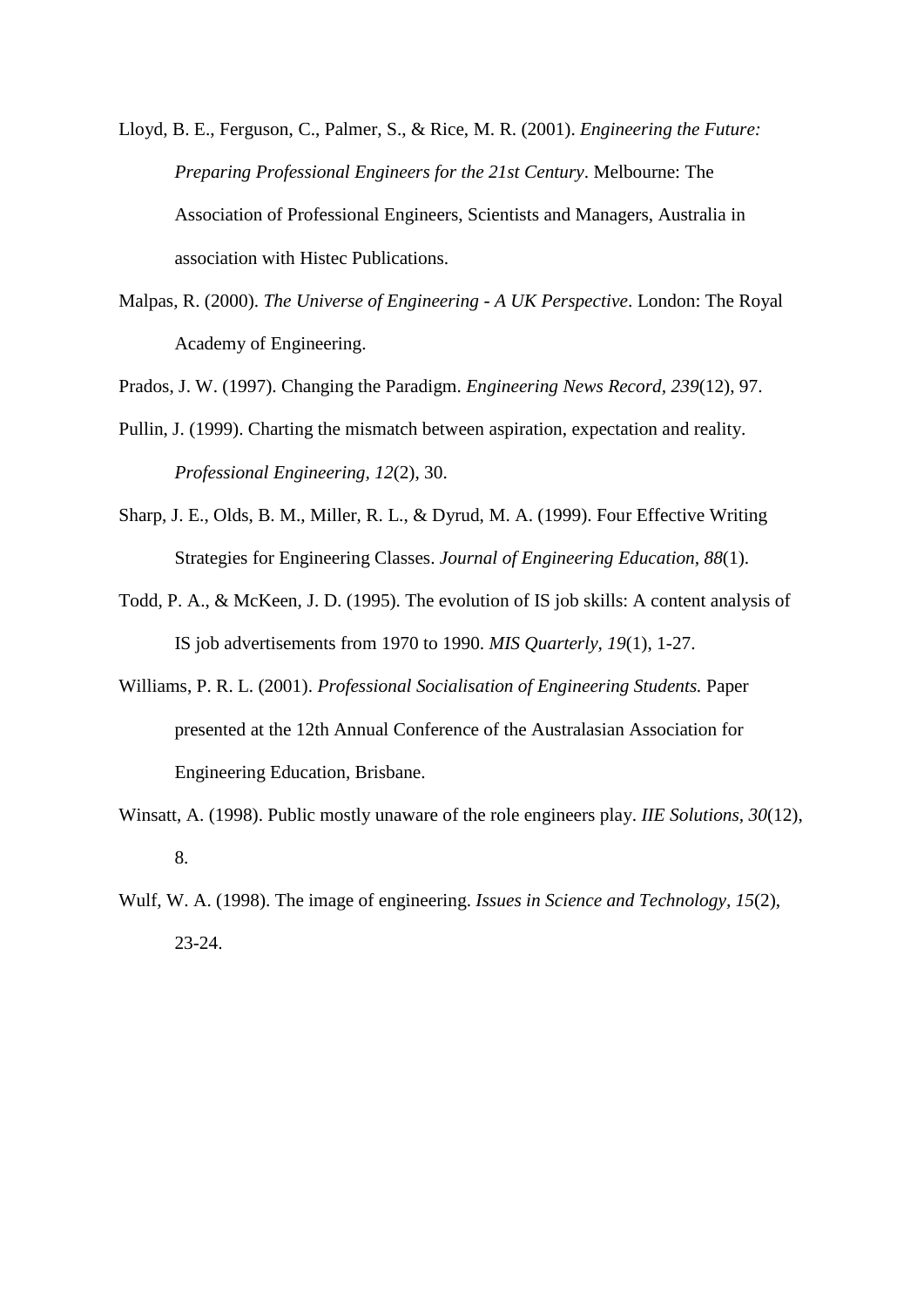| <b>Characteristic</b> | <b>Population result</b> | Sample result        | Goodness-of-fit test    |
|-----------------------|--------------------------|----------------------|-------------------------|
| Gender                | Male = $85.5\%$          | Male = $84.6\%$      | $\chi^2$ (1 df) = 0.047 |
|                       | Female = $14.5\%$        | Female = $15.4\%$    | p > 0.82                |
| Study mode            | On-campus = $86.2\%$     | On-campus = $88.6\%$ | $x^2$ (1 df) = 0.335    |
|                       | Off-campus = $13.8\%$    | Off-campus = $11.4%$ | p > 0.56                |
| Course of study       | $BE = 64.5 %$            | $BE = 63.4 %$        | $x^2$ (2df) = 0.062     |
|                       | $BTech = 31.2 %$         | $BTech = 32.5 %$     | p > 0.96                |
|                       | Other = $4.3\%$          | Other = $4.1\%$      |                         |

**Table 1. Comparison of population and sample demographic characteristics.**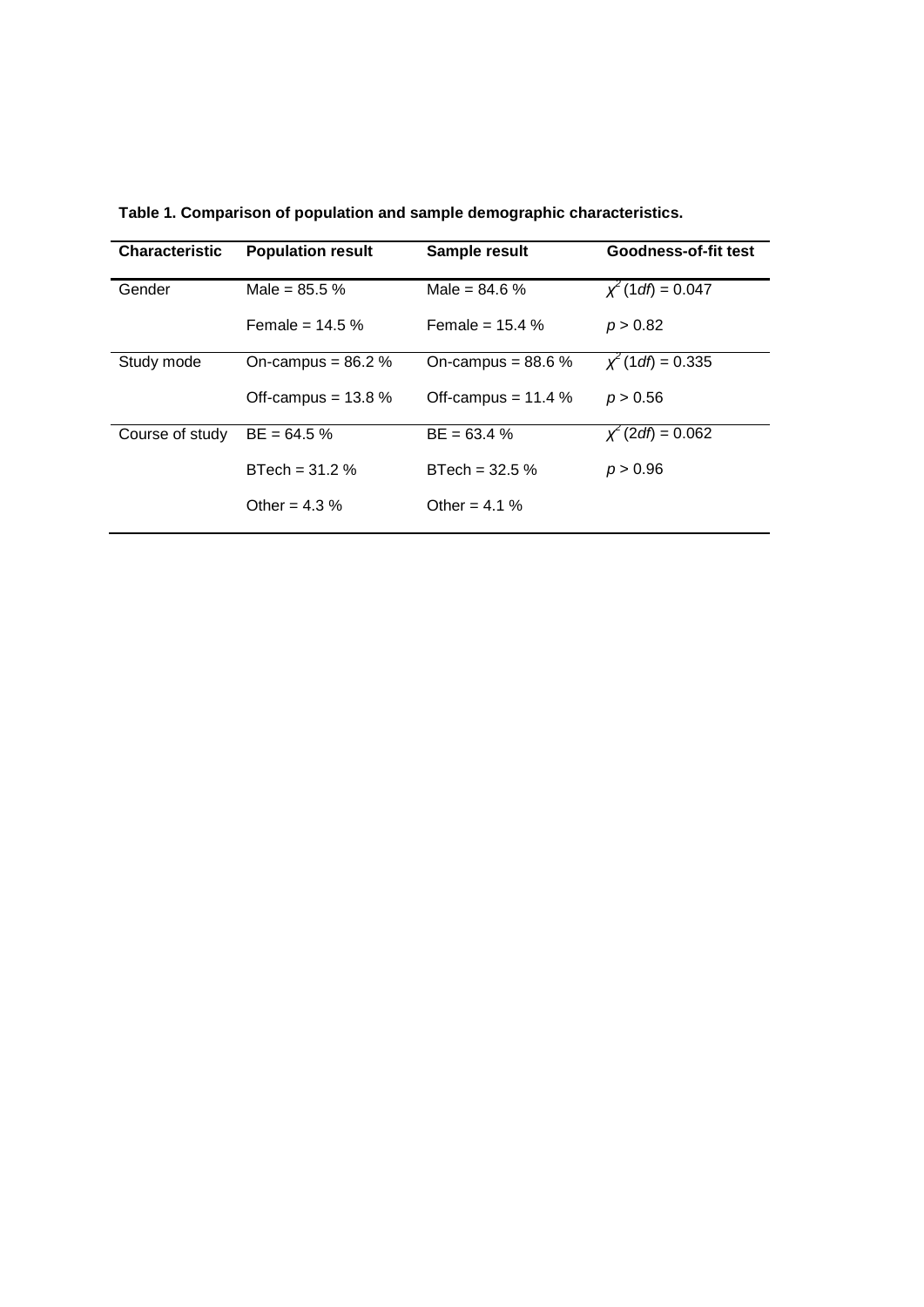|  |  | Table 2. Comparison of response profile and sample demographic categories |  |  |  |
|--|--|---------------------------------------------------------------------------|--|--|--|
|--|--|---------------------------------------------------------------------------|--|--|--|

| Response category versus | Chi-square independence test                     |
|--------------------------|--------------------------------------------------|
| Gender                   | $\chi^2$ (3 <i>df</i> ) = 0.577, <i>p</i> > 0.90 |
| Study mode               | $\chi^2$ (3df) = 0.863, p > 0.83                 |
| Course of study          | $\chi^2$ (6 <i>df</i> ) = 5.315, <i>p</i> > 0.50 |